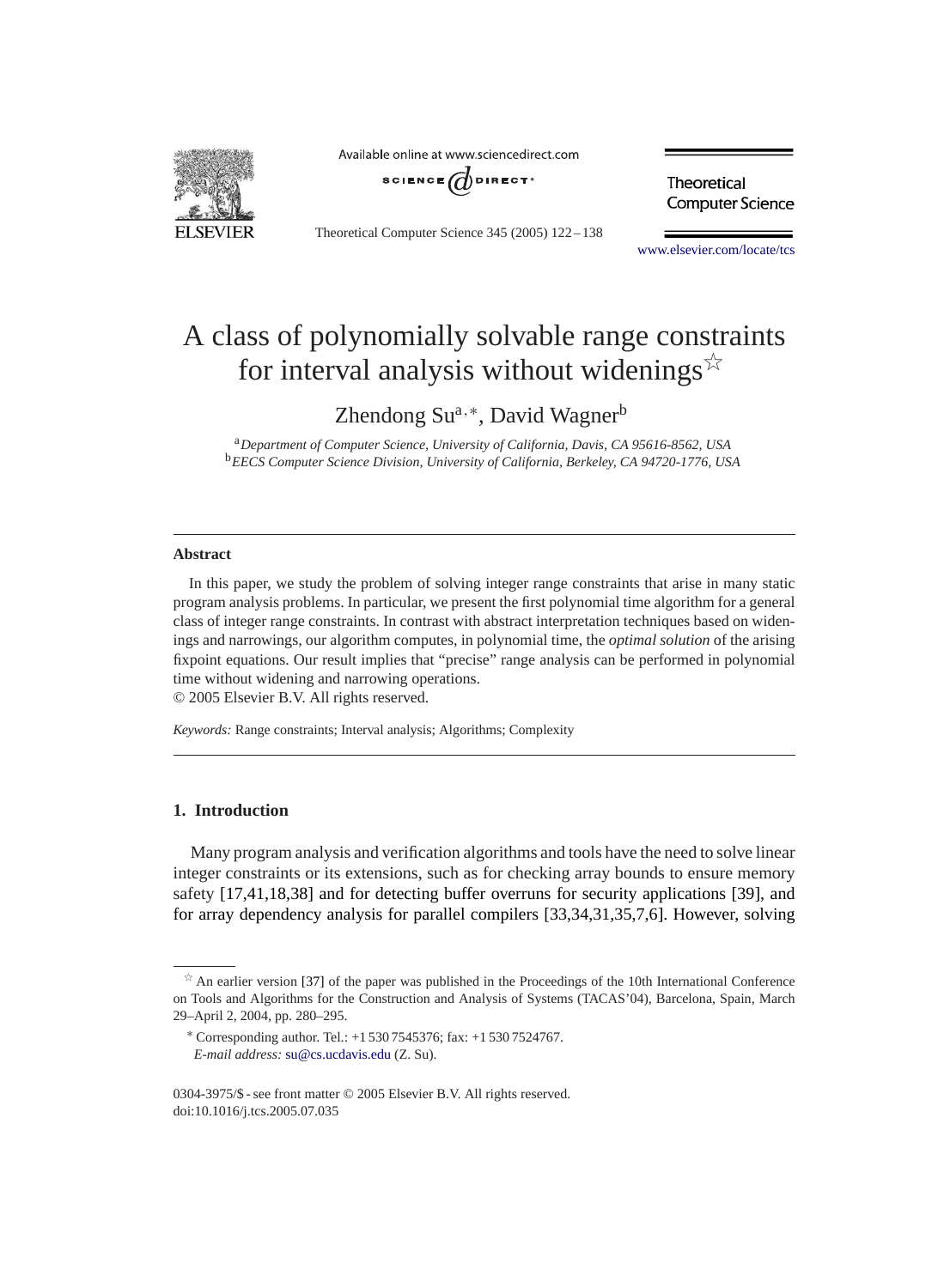integer linear constraints is a difficult problem[\[24\],](#page-16-0) and only very special cases have efficient algorithms [\[32](#page-16-0)[,3\].](#page-15-0)

In this paper, we study constraints over *integer ranges*, e.g., the set  $\{-1, 0, 1\}$ , represented as [−1, 1]. These constraints can be used to express many interesting program analyses [\[39,](#page-16-0)[11,10\].](#page-15-0) Furthermore, we show that these constraints can be solved for their optimal solution efficiently. Akey property that makes integer range constraints efficiently solvable is its simple join operation in the lattice of ranges. The join of two ranges is defined as  $[l, u] \sqcup [l', u'] = [\inf\{l, l'\}, \sup\{u, u'\}]$  (where inf and sup compute the minimum and maximum of two numbers) instead of the union of the two ranges. (This does not consider ⊥, the smallest range. See Section [2](#page-2-0) for a complete definition of the join operator.) This use of  $\sqcup$  is not as precise as the standard union. However, it is sufficient for many analysis problems [\[39](#page-16-0)[,11\]](#page-15-0) that need lower and upper bounds information on values of integer variables.

For readers familiar with interval constraints for floating-point computation [\[20,21,](#page-16-0)[4,](#page-15-0)[30\]](#page-16-0) based on *interval arithmetic* [\[27\],](#page-16-0) integer range constraints are different. Such work deals primarily with rounding errors in real numbers, and the goal is to get an approximate real interval that includes all solutions to the original constraints. Range constraints deal with integer ranges, and the goal is to find the least solution, i.e., the smallest ranges that satisfy all the constraints.

Our algorithm is based on a graph formulation similar to that used by Pratt [\[32\]](#page-16-0) and Shostak [\[36\].](#page-16-0) We use fixpoint computations to find the least solution. Our techniques are closely related to those used in integer programming [\[22\],](#page-16-0) especially those targeted at program analysis and verification. We next survey some closely related work.

*Tractable linear integer constraints*: Pratt [\[32\]](#page-16-0) considers the simple form of linear constraints  $x \leq y + k$ , where k is an integer, and gives a polynomial time algorithm based on detecting negative cycles in weighted directed graphs. The graph representation we use in this paper borrows from Pratt's method. Shostak [\[36\]](#page-16-0) considers a slightly more general problem  $ax + by \le k$ , where *a*, *b*, and *k* are integer constants. A worst case exponential time algorithm is given for this kind of constraints by so-called "loop residues." Nelson [\[28\]](#page-16-0) considers the same fragment and also gives an exponential time algorithm. Aspvall and Shiloach [\[3\]](#page-15-0) refine Shostak's "loop residue" method and give a polynomial time algorithm for the fragment with two variables. Because constraints with three variables are NP-hard [\[24\],](#page-16-0) this may be the most general class one can hope for a polynomial time algorithm.

*General linear integer constraints*: General linear integer constraints are also considered in the literature. Some provers use the Fourier–Motzkin variable elimination method [\[33\],](#page-16-0) the Sup–Inf method of Bledsoe [\[5\],](#page-15-0) or Nelson's method based on Simplex [\[29\].](#page-16-0) However, all the algorithms considered for integer programming have either very high complexity or treat only special cases. In contrast, because of the special structure of the range lattice and properties of affine functions, we are able to design polynomial time algorithms for some common and rather expressive class of range constraints.

*Dataflow and fixpoint equations*: Also related is work on dataflow equations in program analysis [\[23,25\],](#page-16-0) and lattice constraints in abstract interpretation [\[11–14\],](#page-15-0) and fixpoint computations in general [\[15,2,1\].](#page-15-0) There are some key differences. In this paper, the lattice we consider is an infinite height lattice. For most work in dataflow analysis, the lattices used are of finite height, in which case, termination with exact least solution is guaranteed. For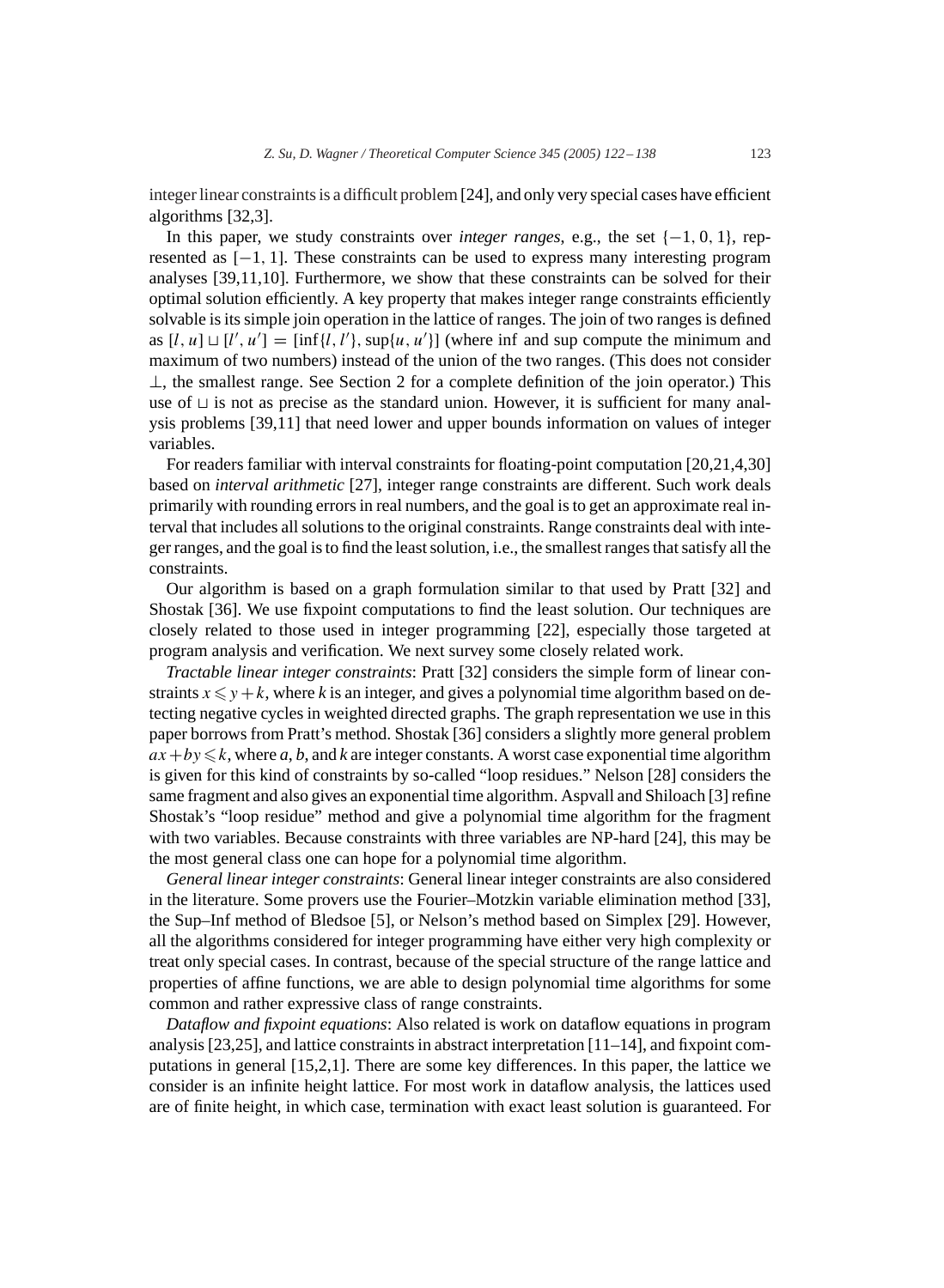<span id="page-2-0"></span>abstract interpretation and general fixpoint computation, although infinite lattices are used in many cases, termination is not guaranteed, and sometimes cannot be guaranteed. Techniques such as widening and narrowing are used to control the termination of the analysis. In particular, there exist techniques to discover certain sufficient conditions to perform accelerations (or exact widenings) in the context of reachability analysis of finite linear systems (a.k.a. Presburger Model Checking) [\[16,8\].](#page-15-0)

In this work, we exploit an important property of ranges and affine functions to achieve efficient termination. For example, Cousot and Cousot's interval analysis [\[11\]](#page-15-0) is quite efficient in practice but may lose precision due to its use of widenings (see the last part of Section 2 for an example); in comparison, our algorithm efficiently finds the *exact* least fixpoint by exploiting the structure of affine constraints, but only applies to a less general class of transfer functions. In fact, the class of constraints we consider resembles the fixpoint equations in [\[11\].](#page-15-0) In [\[39\],](#page-16-0) the authors consider a simpler form of constraints than what is considered in this paper and give a worst case exponential time algorithm.

We summarize here the contributions of the paper: (i) it describes a polynomial time algorithm for solving a general class of affine range constraints (Section [3\)](#page-5-0); (ii) it shows, for the first time, that precise interval analysis can be performed in polynomial time; (iii) it presents hardness and decidability results for satisfiability of some natural extensions of our constraint language (Section [4\)](#page-13-0); and (iv) our techniques might be useful for solving constraints in other lattices.

## **2. Preliminaries**

Let  $\mathbb Z$  denote the set of integers. The lattice of ranges is given by

$$
L \stackrel{\text{def}}{=} {\perp} \cup \{ [l, u] \mid l \in \mathbb{Z} \cup \{ -\infty \} \land u \in \mathbb{Z} \cup \{ +\infty \} \land l \leq u \}
$$

ordered by  $\sqsubset$ , such that

• 
$$
\perp
$$
  $\sqsubseteq$  *r* for any  $r \in L$ ,

•  $[l_1, u_1] \sqsubseteq [l_2, u_2]$  if  $l_2 \le l_1 \le u_1 \le u_2$ .

In the lattice,  $\bot$  (the empty range) is the smallest range, and  $[-\infty, +\infty]$  is the largest range, also denoted by  $\top$ . The meet  $\top$  and join  $\sqcup$  are defined as follows:

- $\perp \cap r = \perp \wedge [l_1, u_1] \cap [l_2, u_2] = [l = \sup\{l_1, l_2\}, u = \inf\{u_1, u_2\}] \perp \text{if } l > u$ ,
- $\perp \sqcup r = r \land [l_1, u_1] \sqcup [l_2, u_2] = [\inf\{l_1, l_2\}, \sup\{u_1, u_2\}],$

for any range  $r \in L$ . We select the lower bound and upper bound of a non-empty range  $r = [l, u]$  by  $|b(r) = l$  and  $ub(r) = u$ .

The range expressions are given by

 $E ::= r | X | n \times X | E + E,$ 

where  $r \in L$  denotes a range constant, X is a range variable,  $n \times X$  denotes scalar multiplication by  $n \in \mathbb{Z}$ , and  $E + E$  denotes range addition. A *range constraint* has the form  $E \sqcap r \sqsubseteq X$ . When  $r = \top$ , we simply write the constraint as  $E \sqsubseteq X$ . Notice that we require the right-hand side of a range constraint to be a variable, which is related to "definite set constraints" [\[19\].](#page-16-0) We give some examples using these constraints below. Readers interested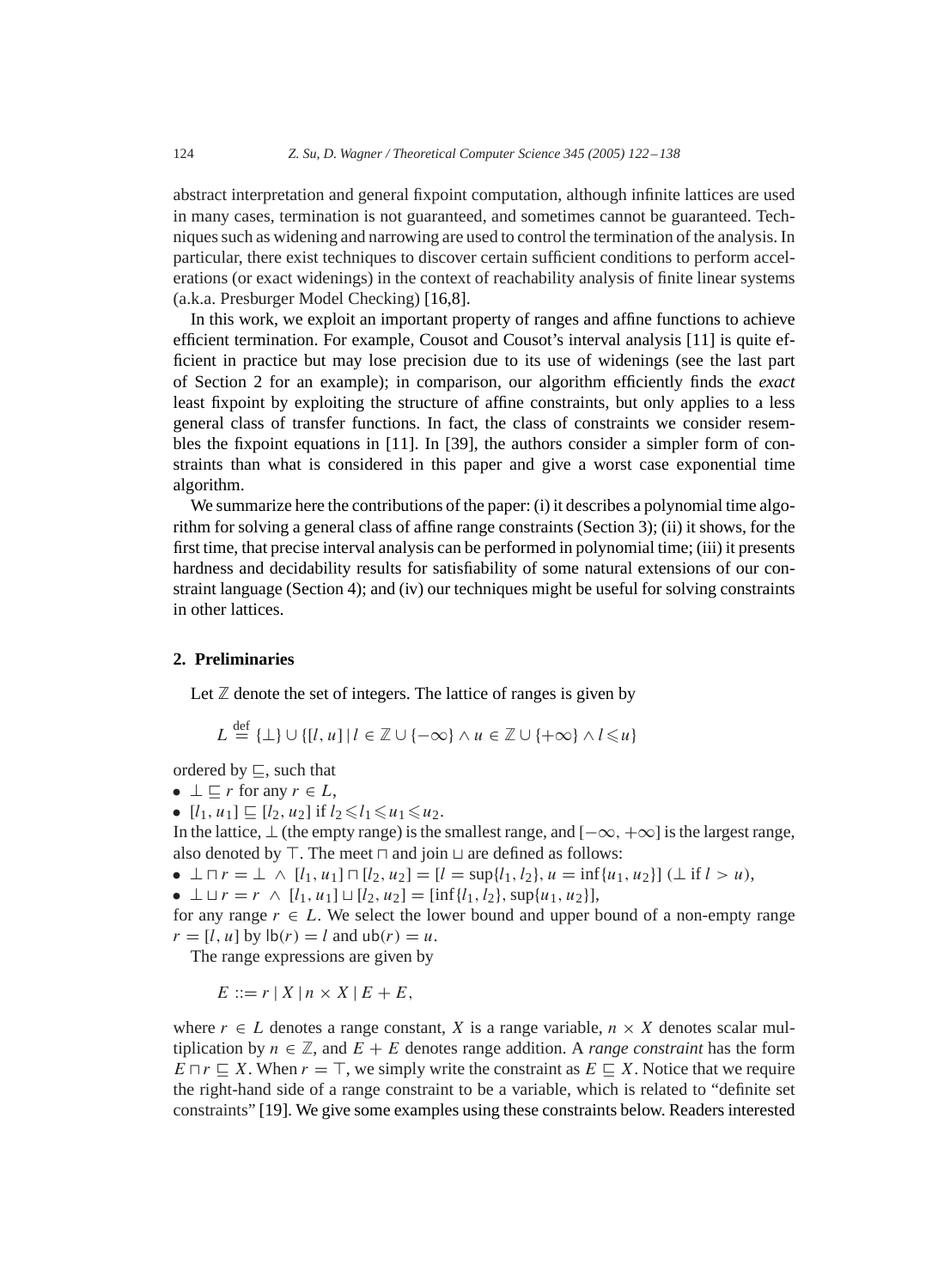<span id="page-3-0"></span>in more information on the connection between range constraints and program analysis may wish to consult, for example [\[11,10\].](#page-15-0)

Let V denote the set of range variables. A *valuation*  $\rho$  is a mapping from V to L, the lattice of ranges. We extend  $\rho$  on variables to work on range expressions inductively, such that

- $\rho([l, u]) = [l, u],$
- $\rho(n \times X) = n \times \rho(X)$ ,
- $\rho(E_1 + E_2) = \rho(E_1) + \rho(E_2),$
- where  $n \times [l, u] = [\inf\{nl, nu\}, \sup\{nl, nu\}]$  and  $[l_1, u_1] + [l_2, u_2] = [l_1 + l_2, u_1 + u_2]$ .

We say a valuation  $\rho$  *satisfies* a constraint  $E \sqcap r \sqsubset X$  if  $\rho(E) \sqcap r \sqsubset \rho(X)$ . A valuation satisfies a set of constraints if it satisfies each one of the constraints. Such a valuation is called a *solution* of the constraints.

**Proposition 1.** When  $f(X) = aX + b$  denotes an affine function, we have  $f([l, u] \sqcap$  $[l', u'] = f([l, u]) \sqcap f([l', u'])$  and  $f([l, u] \sqcup [l', u']) = f([l, u]) \sqcup f([l', u']).$ 

**Definition 2** (*Range saturation*). A valuation  $\rho$  saturates a given constraint  $f(X) \sqcap [c, d] \sqsubset$ Y if  $[c, d] \sqsubseteq \rho(f(X))$ . It *partially saturates* the constraint if  $l = c$  or  $u = d$ , where [l, u] =  $\rho(f(X)) \sqcap [c, d].$ 

Aset of constraints can have many solutions. For most static program analyses, we are interested in the *least solution*, if it exists, because such a solution gives us the most information. For the range constraints we consider, every set of constraints is satisfiable and has a least solution.

**Proposition 3** (*Existence of least solution*). *Any set of range constraints has a least solution*.

Our goal is to compute such a least solution effectively. We denote by least  $C$  the least solution of the constraints  $C$ . We use least $(X)$  for the least solution for a range variable X if the underlying constraints are clear from the context. Next, we give some example constraint systems, which may come from an interval analysis similar to [\[11\]](#page-15-0) of some small C program fragments. We give examples for both a flow-insensitive analysis and a flow-sensitive analysis. Notice that the interval analysis in [\[11\]](#page-15-0) is traditionally specified as a flow-sensitive one. A constraint-based formulation sometimes can allow a more natural integration of flow-sensitivity and flow-insensitivity.

**Example 1.** Consider the constraints  $\{[0, 0] \sqsubseteq X, X + 1 \sqsubseteq X\}$  (with least solution  $[0, +\infty]$  from the analysis of the following C program fragment:

```
int i = 0; /* yields the constraint [0,0] <= X */
  while (i < 10) {
      ...
      i = i+1; /* yields the constraint X + 1 <= X */
   }
```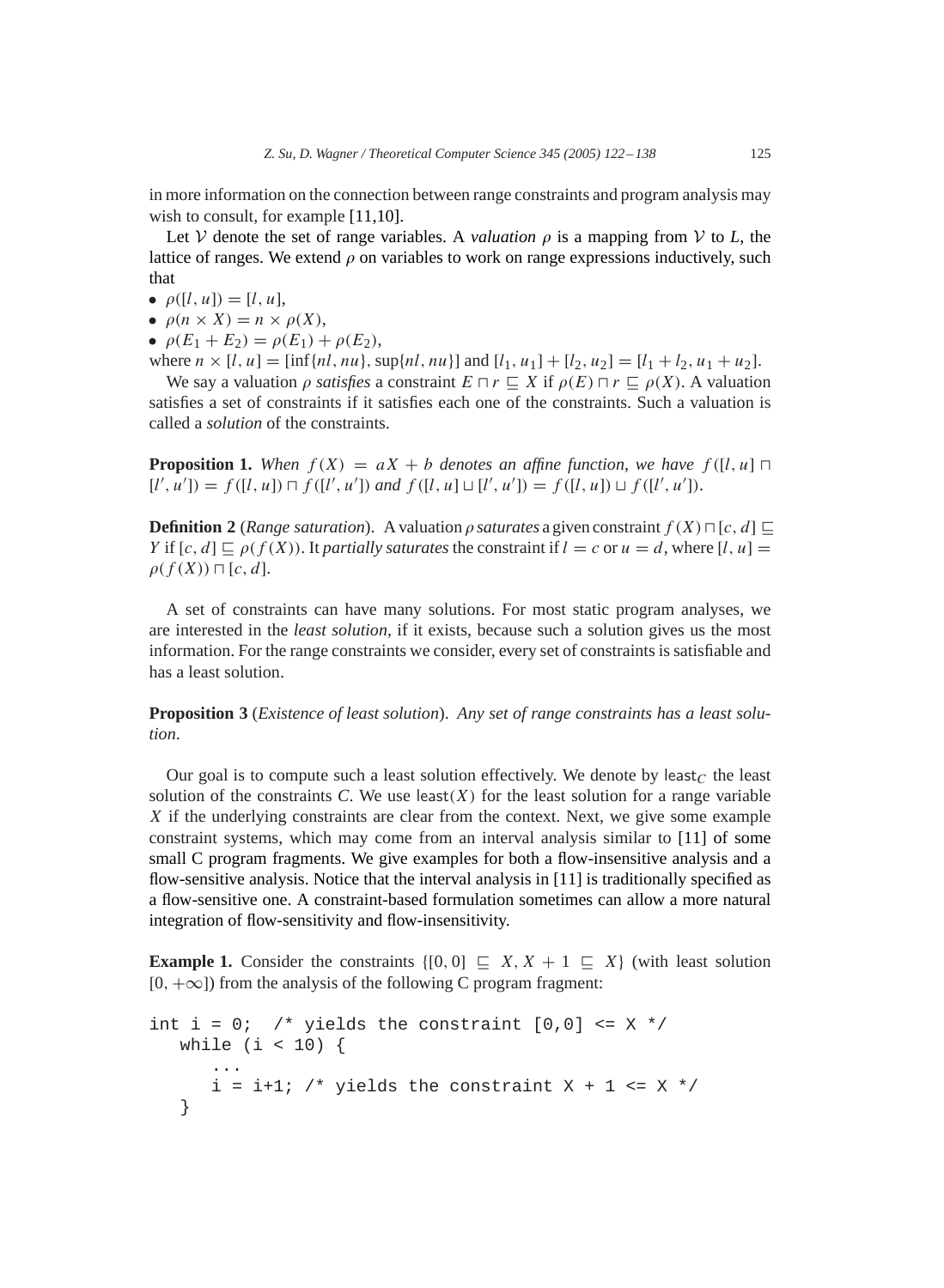Notice that this is a flow-insensitive analysis. For comparison, the following constraints may be used for a flow-sensitive analysis:

$$
\{[0,0] \sqsubseteq X_0, X_0 \sqsubseteq X_1, X_3 \sqsubseteq X_1, X_1 \sqcap [-\infty, 9] \sqsubseteq X_2, X_2 + 1 \sqsubseteq X_3\},\
$$

where  $X_i$ 's denote the variable instances at different program points. See [\[11\]](#page-15-0) for more details.

**Example 2.** Consider the constraints  $\{[10, 10] \sqsubseteq X, (-2) \times X \sqsubseteq X\}$  (with least solution  $[-\infty, +\infty]$ ), which come from the analysis of the following fragment:

```
int i = 10; /* yields [10, 10] <= X */while (\ldots) {
   ...
   i = -2 * i; /* yields (-2) * X \leq X *}
```
Let us go back to Example 1. Notice that although the program ensures  $i \leq 10$ , the range we get says its value can be unbounded. To address this imprecision, we can generate more precise constraints to use non-trivial intersection constants  $r$ , in  $E \sqcap r \sqsubseteq X$ . This use is motivated by the goal to provide more precise analysis of ranges by modeling conditionals in while and if statements. In Example 1, we expect to say that X has the range  $[0, 10]$ . We can model the example more precisely with the constraints  $[0, 0] \sqsubseteq X$  and  $(X + 1) \sqcap$  $[-\infty, 10] \sqsubseteq X$ . Notice that the least solution of these constraints is indeed [0, 10] and is what we expect.

Consider another program fragment:

```
int i = 0;
while (i < n) {
   ...
   i = i+1;}
```
We would want to express the constraints  $\{[0, 0] \sqsubseteq X, (X + 1) \sqcap [-\infty, \text{ub}(Y)] \sqsubseteq X\}$ , where  $X$  and  $Y$  are the range variables for the program variables  $\dot{i}$  and n, respectively, and ub(Y) denotes the upper bound of Y. The constraint  $(X + 1) \sqcap [-\infty, \text{ub}(Y)] \sqsubseteq X$  is equivalent to  ${[-\infty, \text{ub}(Y)] \sqsubset Z}$ ,  $(X + 1) \sqcap Z \sqsubset X}$ , where Z is a fresh range variable. In practice, we can restrict the meet operation to be with a range constant in most cases, because the range variables  $X$  and  $Y$  usually do not belong to the same strongly connected component and can be stratified (see Section [3\)](#page-5-0).

Alternatively, it is sufficient to consider conditions for while and if statements of the form  $x \ge 0$  (or  $x > 0$ ) after some semantics-preserving transformations on the original code. As an example, consider the following program fragment:

if  $(x > y + 3)$  { ... }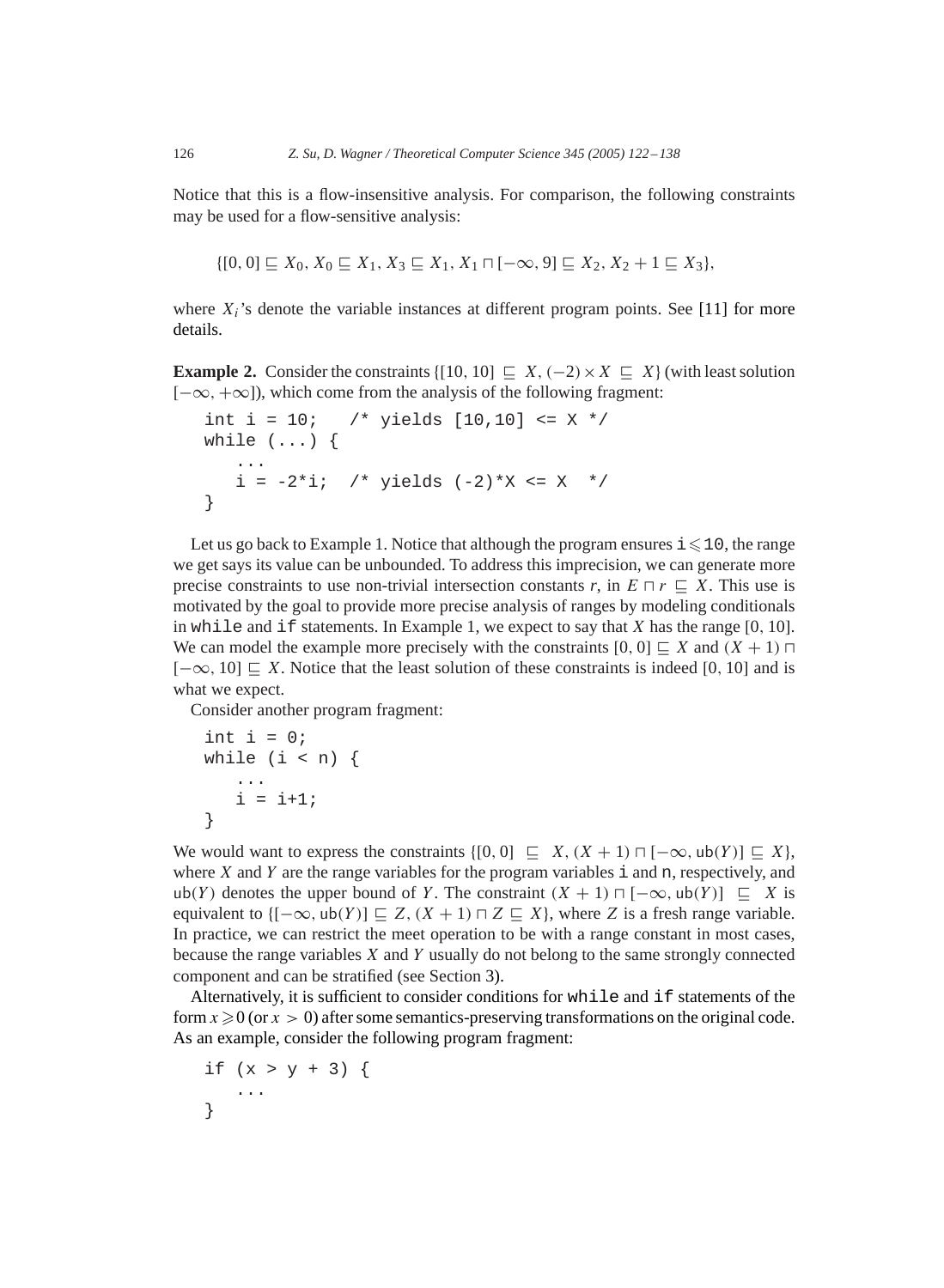<span id="page-5-0"></span>

| LO:                        |  |     |                                                       |
|----------------------------|--|-----|-------------------------------------------------------|
| $z = x - y - 3;$<br>$L1$ : |  |     | L1 : $X_0 - Y_0 - 3 \sqsubset Z_1$                    |
| if(z>0)<br>L2:             |  |     | <b>L2</b> : $Z_1 \sqcap [1, +\infty] \sqsubseteq Z_2$ |
|                            |  |     | $x = z + y + 3$ ; L3: $Z_2 + Y_0 + 3 \subseteq X_3$   |
| $L3$ :                     |  |     | $y = x - z - 3$ ; L4: $X_3 - Z_2 - 3 \sqsubseteq Y_4$ |
| $L4$ :                     |  |     |                                                       |
| (a)                        |  | (b) |                                                       |

Fig. 1. An example of how to analyze relationships between variables: (a) program after transformation; (b) constraints.

We can transform it to the code fragment in Fig. 1a, where  $z$  is a temporary variable for storing intermediate results. We give labels for the few program locations. The generated constraints are given in Fig. 1b. In the constraints, we use program location labels on the range variables to distinguish the instances, i.e., the underlying analysis is flow-sensitive. Essentially, we use range constraints to "project" the relevant information from the condition  $z \geq 0$  onto x and y. It is perhaps interesting to notice that ranges are extremely weak in relating variables.

For illustration, we provide here two simple examples to show that the standard widening and narrowing techniques [\[11\]](#page-15-0) may not give the optimal solution even restricted to affine functions.

**Example 3.** Consider the following program fragment:

```
int i = 0;
while (\ldots) {
   if (...) { i = 1; }
}
```
We obtain the constraints  $\{[0, 0] \subset X, [1, 1] \subset X\}$ . The optimal solution for X is [0, 1]. However, with widenings and narrowings at program back-edges, we get  $[0, +\infty]$ . In general, if we have a widening operation at the variable *i* and if *i* occurs in two loops of affine constraints with different fixpoints, then widening and narrowing will give an imprecise answer.

**Example 4.** Consider the constraints  $\{ [0, 0] \subseteq X, (-X + 1) \subseteq X \}$ . The optimal solution for X is [0, 1], however, with widenings and narrowings, we get  $[0, +\infty]$ .

#### **3. An algorithm for solving range constraints**

Our algorithm is based on *chaotic iteration* [\[12\].](#page-15-0) We start by assigning each variable ⊥, and then iterate through the constraints using the current valuation  $\rho$ . For each constraint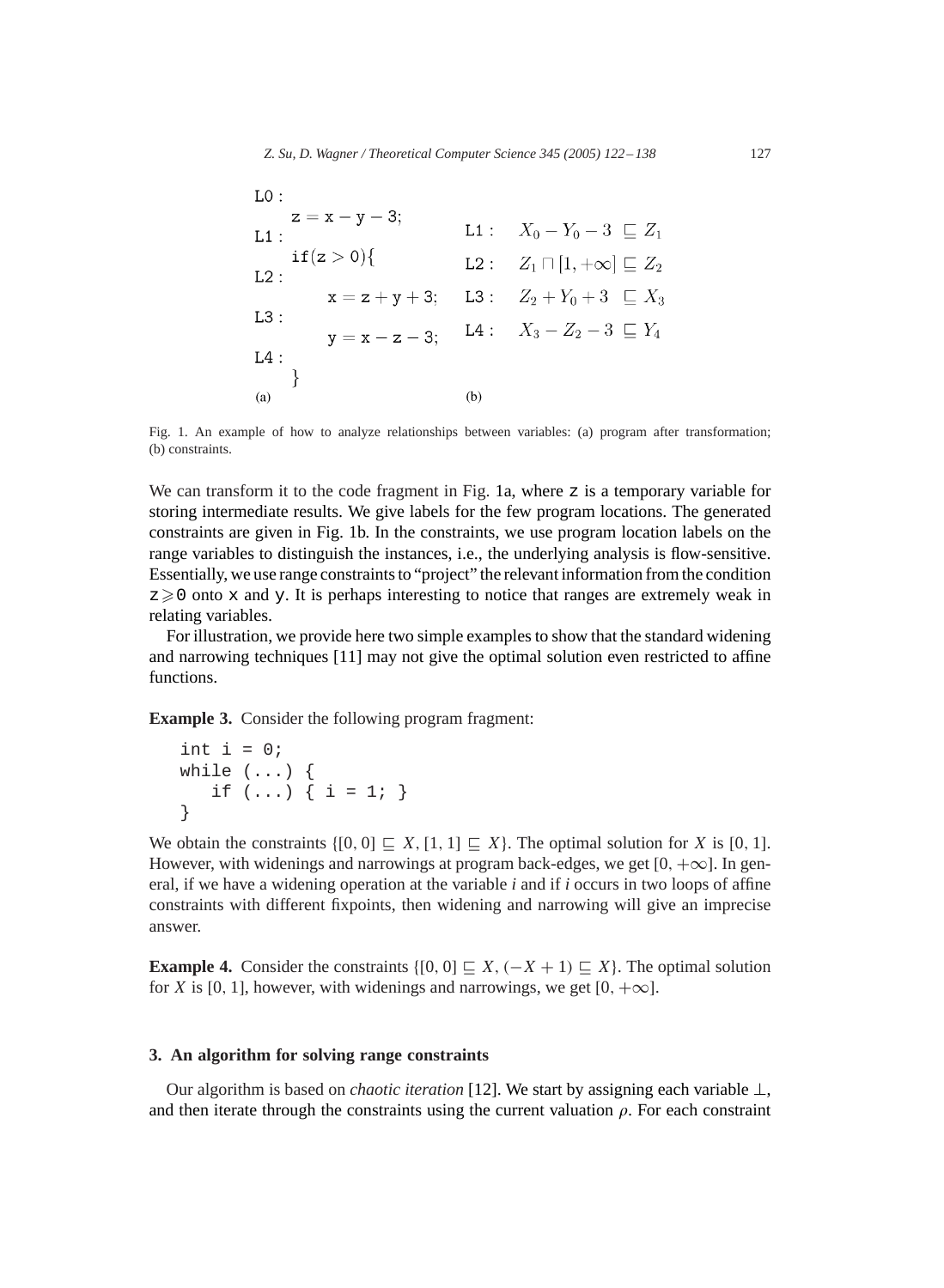

Fig. 2. Graph representation of constraints: (a) example constraints; (b) graph representation.

 $E \sqcap r \sqsubseteq X$ , if  $\rho(E) \sqcap r \not\sqsubseteq \rho(X)$ , we set  $\rho(X) := (\rho(E) \sqcap r) \sqcup \rho(X)$ . This process repeats until all the constraints are satisfied. Although this process always converges for any finite height lattices, it may not converge for infinite height lattices, e.g., consider the constraints  $X + 1 \subseteq X$  and  $[0, 0] \subseteq X$ . Our approach is to extend chaotic iteration with strategies to handle this kind of cyclic constraints.

We have a natural representation of constraints as graphs. Each vertex in the graph represents a variable (or in some cases, a range constant *r*), and an edge from X to Y labeled  $f(X) \sqcap r$  represents the constraint  $f(X) \sqcap r \sqsubseteq Y$ . A constraint  $[l, u] \sqsubseteq X$  is represented as an edge from a node representing the range constant  $[l, u]$  to the node X. Some example constraints and their graph representation are shown in Fig. 2.

As mentioned above, our approach is to adapt chaotic iteration to propagate information along edges of the graph until we reach a fixpoint. This fixpoint is the least one. If the graph is acyclic, then we can simply propagate the constraints in its topologically sorted order. In the rest of the section, we consider possibly cyclic graphs. We start with a simple loop (Section [3.2\)](#page-7-0), a multi-loop (Section [3.3\)](#page-8-0), a strongly connected component (Section [3.4\)](#page-8-0), and finally a general graph (Section [3.5\)](#page-11-0).

#### *3.1. Constraint transformation*

Although possible, it is complicated to solve directly constraints with negative coefficients. For a simpler presentation, we first describe a constraint transformation to make all constraints have positive coefficients.

**Lemma 4.** *Any system of constraints can be effectively transformed to an equivalent system where all constraints have positive coefficients*.

**Proof.** For each variable X in the original system, create two variables  $X^+$  and  $X^-$ . The variable  $X^+$  corresponds to X, and  $X^-$  corresponds to  $-X$ . We then apply the following transformations on the original constraints:

• Replace each *initial constraint*  $[l, u] \sqsubseteq X$  with two constraints:

$$
\{[l, u] \sqsubseteq X^+, [-u, -l] \sqsubseteq X^- \}.
$$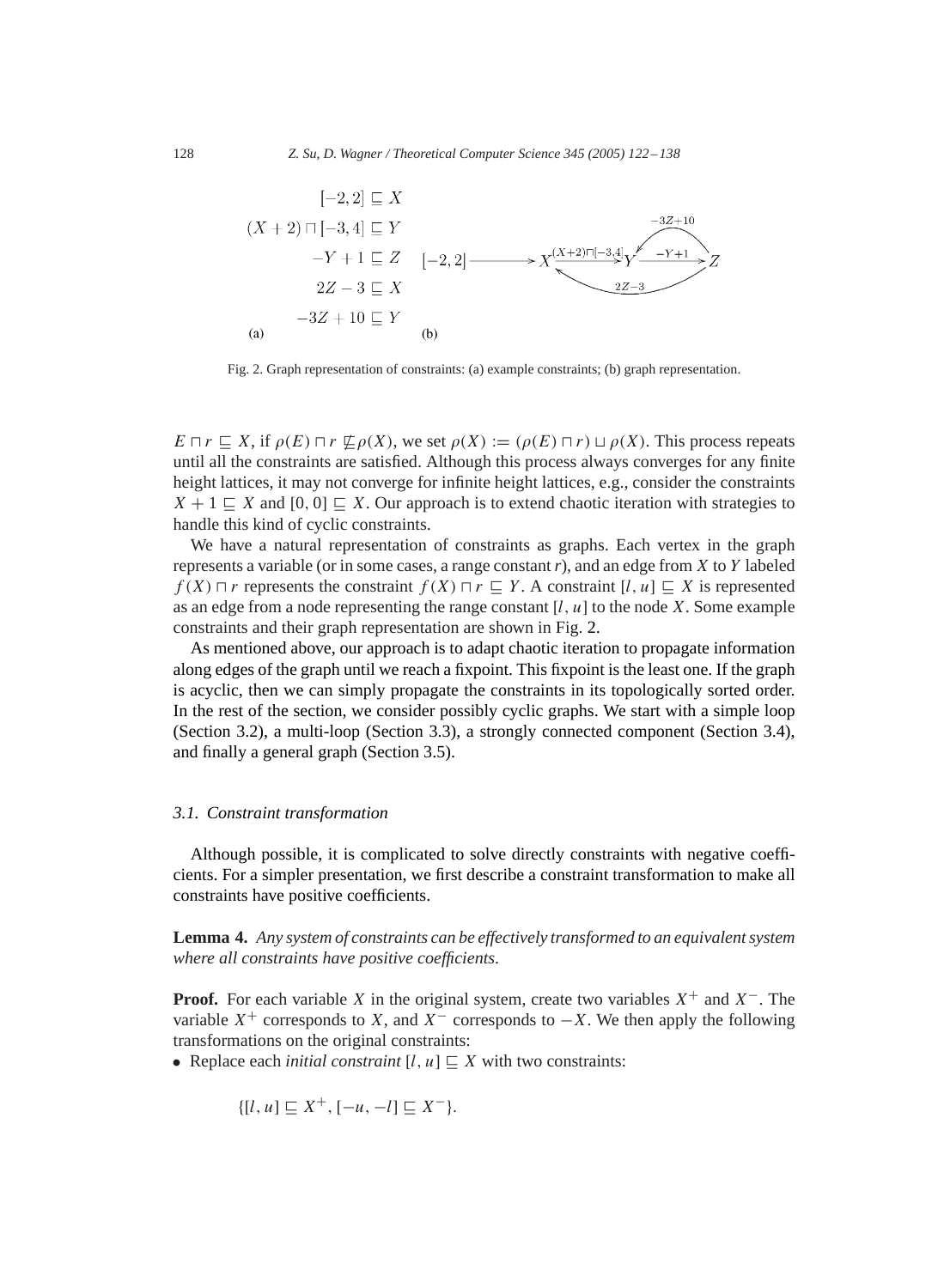- <span id="page-7-0"></span>(1) Set  $\rho(X) := [l, u].$
- (2) If  $[l', u'] = f(\rho(X)) \sqcap [c, d] \sqsubset \rho(X)$ , then least  $= \rho$ .
- (3) Otherwise, we have a few cases:
	- (a) If  $l' < l$  and  $u' > u$ , then least(X) = [c, d].
	- (b) If  $l' < l$  only, then  $\text{least}(X) = [c, u]$ .
	- (c) If  $u' > u$  only, then  $\textsf{least}(X) = [l, d].$

Fig. 3. An algorithm for solving a simple loop.

• Replace each constraint of the form  $(aX + b) \sqcap [l, u] \sqsubseteq Y$ , where  $a > 0$ , with two constraints:

$$
\{(aX^+ + b) \sqcap [l, u] \sqsubseteq Y^+, (aX^- - b) \sqcap [-u, -l] \sqsubseteq Y^- \}.
$$

• Replace each constraint of the form  $(aX + b) \sqcap [l, u] \sqsubseteq Y$ , where  $a < 0$ , with two constraints:

$$
\{(-aX^{-}+b)\sqcap [l,u]\sqsubseteq Y^{+}, (-aX^{+}-b)\sqcap [-u,-l]\sqsubseteq Y^{-}\}.
$$

One can verify that the two systems of constraints have the same solutions on the corresponding X and  $X^+$ , and in particular, they have the same least solution. In addition, the transformation is linear time and produces a new system of constraints linear in the size of the original system.  $\square$ 

Notice that this transformation also applies to affine functions with more than one variables. Hence, in the rest of the paper, we consider only constraints defined over positive affine functions.

#### *3.2. A simple loop*

Consider a loop with the constraints  $[l, u] \sqsubset X$  and  $f(X)\sqcap [c, d] = (aX+b)\sqcap [c, d] \sqsubset X$ , where  $a > 0$ . We give an algorithm in Fig. 3 to find its least solution. The algorithm is similar to the widening operator defined on ranges [\[11\].](#page-15-0)

# **Lemma 5.** *The algorithm in Fig.* 3 *computes the least solution of a simple loop*.

**Proof.** If  $[l', u'] \subseteq [l, u]$ , then clearly we have reached the least fixpoint, so we have least(X) = [l, u]. Otherwise, we have three cases to consider. (1) If  $l^{\prime}$  < l and  $u^{\prime} > u$ , since  $f(X) = aX + b$  is a positive affine function,  $\text{lb}(f^n([l, u]))$  forms a strictly decreasing sequence and ub( $f^n([l, u])$ ) forms a strictly increasing sequence. However, the lower bound can reach as low as *c* and the upper bound can reach as high as *d*. Thus, we have least( $X$ ) = [c, d]. The other two cases are similar.  $\square$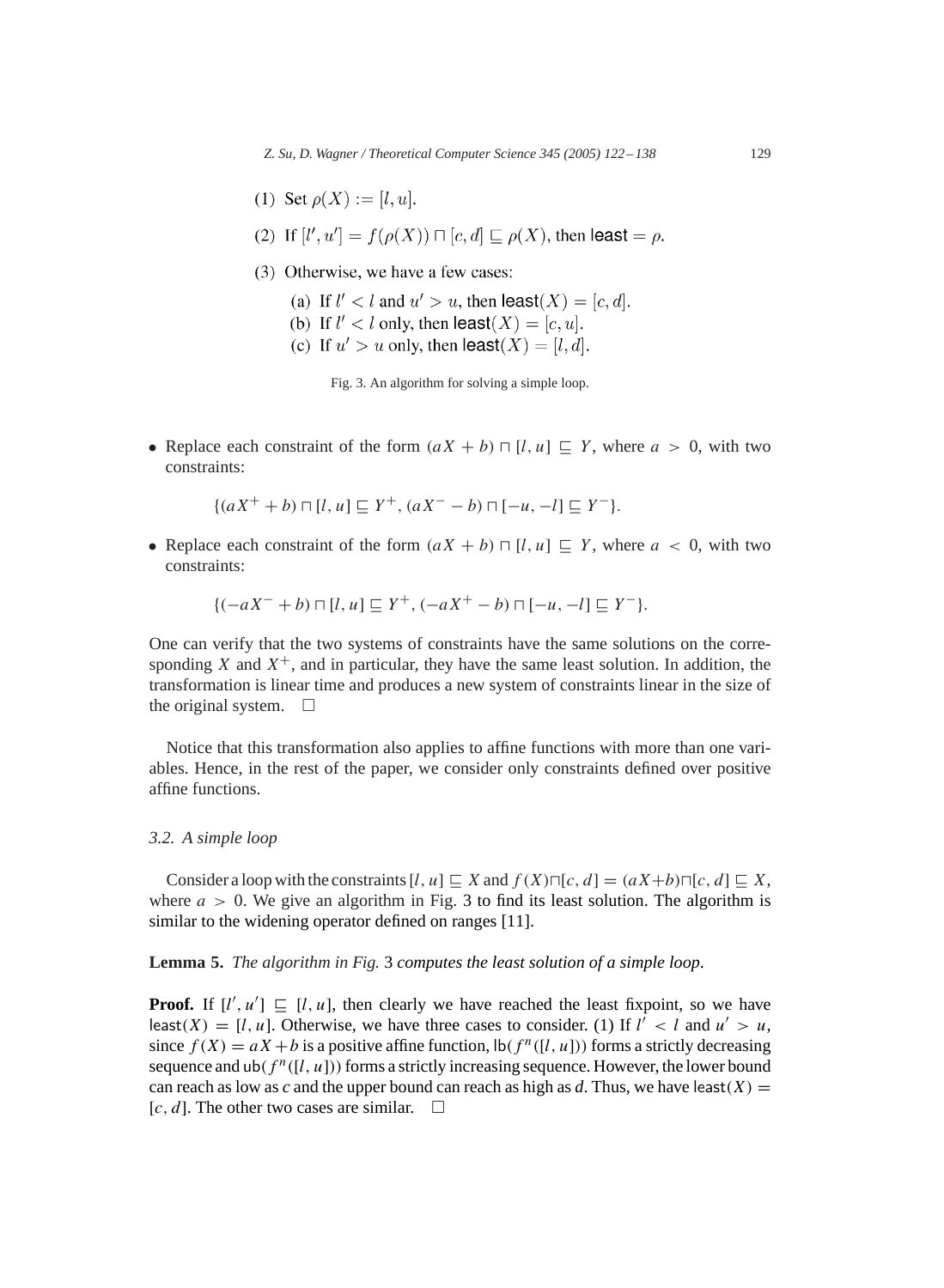- (1) Set  $\rho(X) = [l, u]$ .
- (2) Pick any constraint  $f_i(X) \sqcap [c_i, d_i] \sqsubseteq X$  not satisfied by  $\rho$ , find its least solution  $\rho'$  with the initial constraint  $\rho(X) \sqsubseteq X$  (cf. Figure 3).
- (3) Set  $\rho = \rho'$ .
- (4) Go to step 2 until all constraints are satisfied.

Fig. 4. An algorithm for solving a multi-loop.

#### *3.3. A multi-loop*

We call constraints with more than one simple self loop a *multi-loop*. In particular, assume we have the constraints  $[l, u] \sqsubseteq X$  and  $f_i(X) \sqcap [c_i, d_i] \sqsubseteq X$ , for  $1 \leq i \leq n$ . A multi-loop is considered because the solution to it hints at the basic idea for solving the more complicated cases. Basically, to solve a multi-loop, we start with X assigned the value  $[l, u]$ . Pick any constraint  $f_i(X) \sqcap [c_i, d_i]$  not satisfied by this valuation. We find its least solution with  $[l, u] \subseteq X$  as the initial constraint and update the current assignment to this least solution. This process repeats until all constraints are satisfied. The algorithm is shown in Fig. 4.

# **Lemma 6.** *The algorithm in Fig.* 4 *computes the least solution to a multi-loop in quadratic time*.

**Proof.** It is obvious that the algorithm outputs the least solution when it terminates. Thus, it remains to argue its time complexity. We show that step 2 is executed no more than  $2n$ times, i.e., the number of intersection bounds  $c_i$  and  $d_i$ . Each activation of step 2 causes the current valuation to partially saturate (cf. Definition [2\)](#page-3-0) the particular constraint in question, i.e., at least one lb or ub of the constraint  $(c_i)$ 's or  $d_i$ 's) is saturated. Because a bound cannot be saturated twice, step 2 is activated at most  $2n$  times. Thus, we have shown the algorithm runs in quadratic time in the size of the input constraints.  $\Box$ 

#### *3.4. A strongly connected component*

In this part, we show how to handle a strongly connected component, which forms the core of our algorithm. The main observation is that one can view a strongly connected component as a mutually recursive set of equations working on the set of range variables in the component simultaneously. Let  $X_1, \ldots, X_n$  be the set of variables in a component *C*. We view *C* as a set of equations working on  $X_1, \ldots, X_n$  simultaneously and use the same basic idea for a multi-loop.

#### *3.4.1. Multiple initial constraints*

First, in dealing with a strongly connected component, we need to consider the case where there are multiple initial constraints  $[l, u] \subseteq X$  because there may be more than one incoming edges to a component, and each one corresponds to an initial constraint. To simplify our presentation, we apply another graph transformation on a strongly connected component to convert it to an equivalent one with a single initial constraint.

<span id="page-8-0"></span>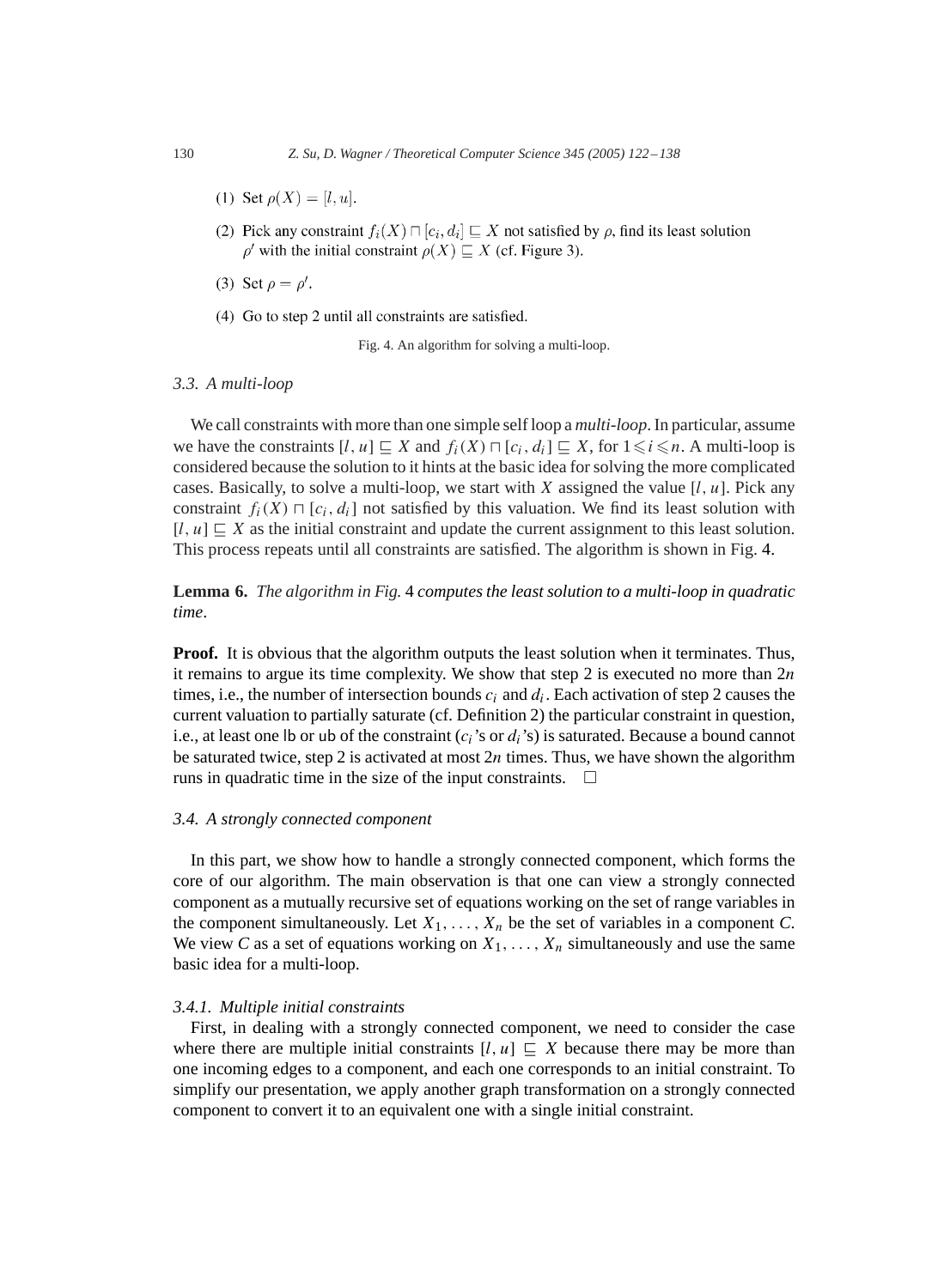<span id="page-9-0"></span>**Lemma 7.** *In a constraint graph*, *a strongly connected component with multiple initial constraints can be effectively transformed to an equivalent strongly connected component with a single initial constraint* (*in linear time and space*).

**Proof.** Let *C* be the original component. The transformation works as follows:

- Add a *fresh* range variable  $X^*$  with the initial constraint  $[1, 1] \sqsubseteq X^*$ .
- Replace each initial constraint  $[l, u] \sqsubset X \in C$ , where  $l, u \in \mathbb{Z}$ , with two constraints  $\{lX^* \sqsubseteq X, uX^* \sqsubseteq X\}.$
- Replace each initial constraint  $[-\infty, u] \sqsubseteq X \in C$ , where  $u \in \mathbb{Z}$  with two constraints  $\{uX^* \sqsubset X, X-1 \sqsubset X\}.$
- Replace each initial constraint  $[l, +\infty] \subseteq X \in C$ , where  $l \in \mathbb{Z}$  with two constraints  $\{lX^* \sqsubseteq X, X+1 \sqsubseteq X\}.$
- Replace each initial constraint  $[-\infty, +\infty] \subseteq X \in C$  with three constraints  $\{X^* \subseteq X\}$  $X, X + 1 \subseteq X, X - 1 \subseteq X$ .
- Finally, to make the new graph strongly connected, we add the following constraint from any variable, say  $Y$ , to  $X^*$ :

$$
Y\sqcap [1,1]\sqsubseteq X^*.
$$

One can verify that the new strongly connected component is equivalent to the original component. The running time of the transformation is linear time, and it generates a new constraint system of size linear in  $|C|$ .  $\square$ 

#### *3.4.2. Non-distributivity of ranges*

One additional issue is with the non-distributivity of ranges. One can easily verify that  $\Box$  does not distribute over  $\Box$ , i.e., in general,  $(r_1 \Box r_2) \Box r_3 \neq (r_1 \Box r_3) \Box (r_2 \Box r_3)$ . For example,  $[2, 2] = ([0, 1] \sqcup [3, 4]) \sqcap [2, 2] \neq ([0, 1] \sqcap [2, 2]) \sqcup ([3, 4] \sqcap [2, 2]) = \bot$ . We show, however, this can be remedied to have a slightly altered lemma of distribution of  $\Box$ over  $\sqcup$ .

**Lemma 8** (*Distributivity lemma*). *If*  $r_1 \sqcap r_3 \neq \bot$  *and*  $r_2 \sqcap r_3 \neq \bot$ , *then*  $(r_1 \sqcup r_2) \sqcap r_3 =$  $(r_1 \sqcap r_3) \sqcup (r_2 \sqcap r_3).$ 

**Proof.** It suffices to show that  $(r_1 \sqcup r_2) \sqcap r_3 \sqsubseteq (r_1 \sqcap r_3) \sqcup (r_2 \sqcap r_3)$  because  $(r_1 \sqcap$  $r_3$ )  $\sqcup$   $(r_2 \sqcap r_3) \sqsubseteq (r_1 \sqcup r_2) \sqcap r_3$ . Consider any  $a \in (r_1 \sqcup r_2) \sqcap r_3$ . We have  $a \in (r_1 \sqcup r_2)$ and  $a \in r_3$ . If  $a \in r_1$  or  $a \in r_2$ , then  $a \in (r_1 \sqcap r_3)$  or  $a \in (r_2 \sqcap r_3)$ . Thus, it follows that  $a \in (r_1 \sqcap r_3) \sqcup (r_2 \sqcap r_3)$ . Now consider the case where  $a \notin r_1$  and  $a \notin r_2$ . Because  $a \in (r_1 \sqcup r_2)$ , we have  $r_1 \sqcap r_2 = \bot$ , and a must lie in the gap of  $r_1$  and  $r_2$ . The conditions  $r_1 \sqcap r_3 \neq \bot$  and  $r_2 \sqcap r_3 \neq \bot$  then guarantees that  $a \in (r_1 \sqcap r_3) \sqcup (r_2 \sqcap r_3)$ .  $\square$ 

**Lemma 9** (*Saturation lemma*). *For any given*  $r_1$ ,  $r_2$ , *and*  $r_3 = [a, b]$ , *either*  $(r_1 \sqcup r_2) \sqcap r_3 =$  $(r_1 \sqcap r_3) \sqcup (r_2 \sqcap r_3)$  *or it holds that*  $l = a$  *or*  $u = b$ *, where*  $[l, u] = (r_1 \sqcup r_2) \sqcap r_3$ *.* 

**Proof.** If  $(r_1 \sqcup r_2) \sqcap r_3 = \perp$ , then clearly  $(r_1 \sqcup r_2) \sqcap r_3 = (r_1 \sqcap r_3) \sqcup (r_2 \sqcap r_3)$ . Otherwise, let  $[l, u] = (r_1 \sqcup r_2) \sqcap r_3 \neq \bot$ . Assume that  $l \neq a$  and  $u \neq b$ . We must have  $a < l \leq u < b$ .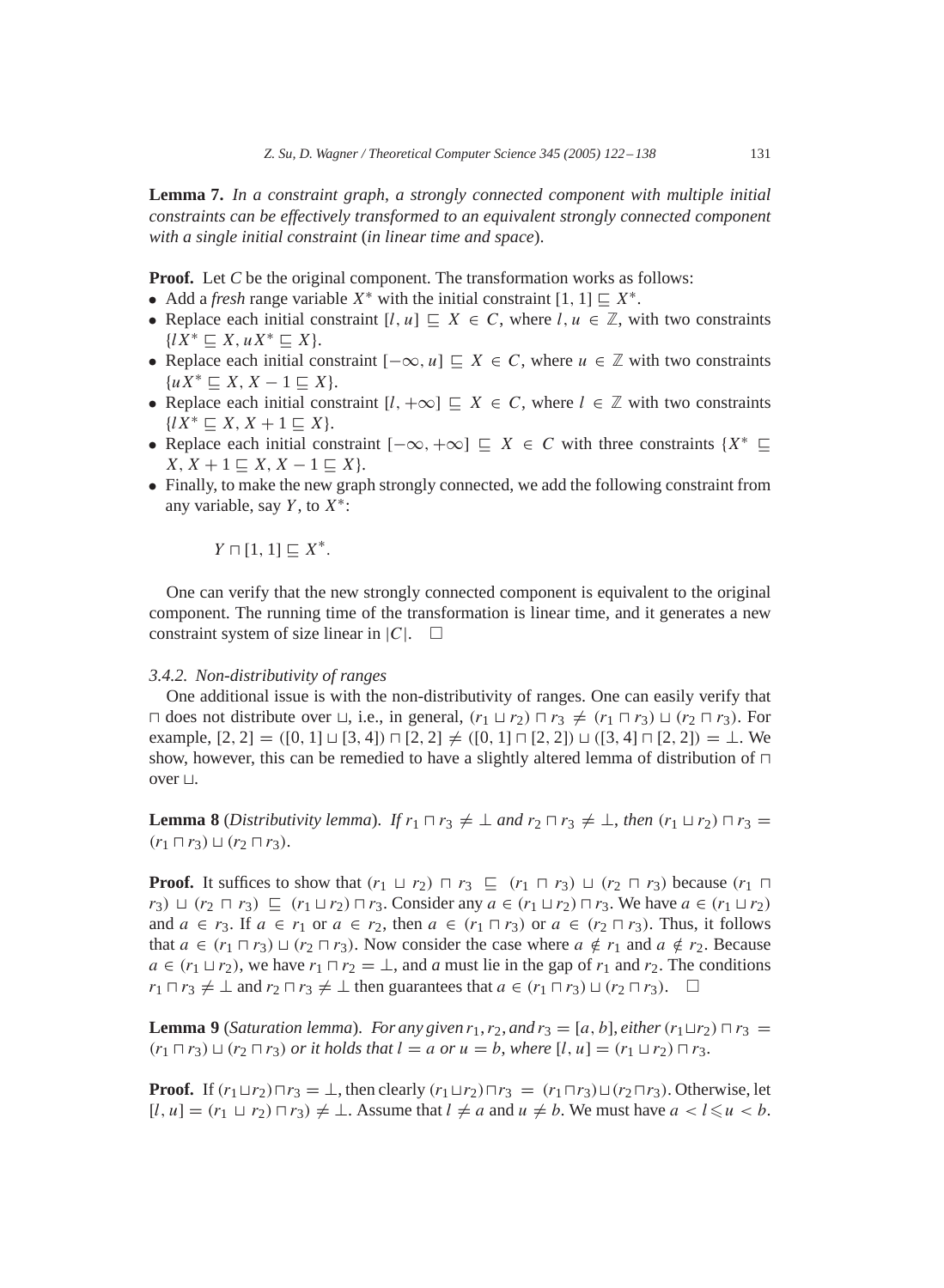

Fig. 5. An example of graph unrolling: (a) original component; (b) after unrolling.

Then  $(r_1 \sqcup r_2) = [l, u]$ , which implies  $r_1 \sqsubseteq [a, b]$  and  $r_2 \sqsubseteq [a, b]$ . Thus,  $(r_1 \sqcup r_2) \sqcap [a, b] =$  $(r_1 \sqcup r_2) = (r_1 \sqcap [a, b]) \sqcup (r_2 \sqcap [a, b]). \square$ 

#### *3.4.3. Graph unrolling and constraint paths*

Astrongly connected component can be viewed in the following sense as a set of functions. We unroll the component starting from  $X_1$  with, for example, a depth first search algorithm. Each time a back-edge is encountered, we create a new instance of the target (if it has not been created). For a variable  $X_i$  in a strongly connected component, we use  $X_{i0}$  and  $X_{i1}$  to denote its first and second instances in its unrolling. We give an example in Fig. 5, where Fig. 5a shows the original component and Fig. 5b is the result after unrolling. Essentially, we are building the depth-first tree (but we also consider the cross edges and back edges). Notice that a depth-first tree with its cross edges is a directed acyclic graph, i.e., a dag. Notice also in the unrolling for a strongly connected component with variables  $X_1, \ldots, X_n$ , the set of back-edges are exactly those edges between the subgraph induced by  $X_{10}, \ldots, X_{n0}$  and the one induced by  $X_{11}, \ldots, X_{n1}$ .

To solve a strongly connected component, we want to summarize all paths from  $X_{j_0}$  to  $X_{i_1}$  by  $F_i(X_i) \sqsubseteq X_i$ , where

$$
F_j(r) \stackrel{\text{def}}{=} r \sqcup \bigsqcup_{X_{j_0} \stackrel{f_1 \dots f_k}{\rightarrow} X_{j_1}} (f_k \circ \dots \circ f_1)(r).
$$

Note that, even though there may be exponentially many terms in the definition of  $F_i$ , nonetheless the output  $F_i(r)$  can be computed efficiently for any input r by propagating information in topological sorted order along the edges of the unrolled graph (as done for a dag).

For a strongly connected component, we need to consider a path of constraints. We define formally its semantics.

**Definition 10** (*Path constraints*). A path from  $X_0$  to  $X_n$  is a path in the constraint graph for *C*. The function for a path *p* is the affine function obtained by composing all the functions along the edges on the path. More formally

• pf(X) = id  $\sqcap$  [ $-\infty$ ,  $+\infty$ ], where id is the identity function id(X) = X,  $f \sqcap [c,d]$ 

• 
$$
\text{pf}(p \xrightarrow{f \cap [c,a]} X) = f(\text{pf}(p)) \sqcap [c,d].
$$

Notice that for a path  $p = X_0 \rightarrow \cdots \rightarrow X_n$ , pf(p) is of the form  $f(X_0) \sqcap [c, d]$ , where *f* is an affine function and  $[c, d]$  is a constant range (by Proposition [1\)](#page-3-0).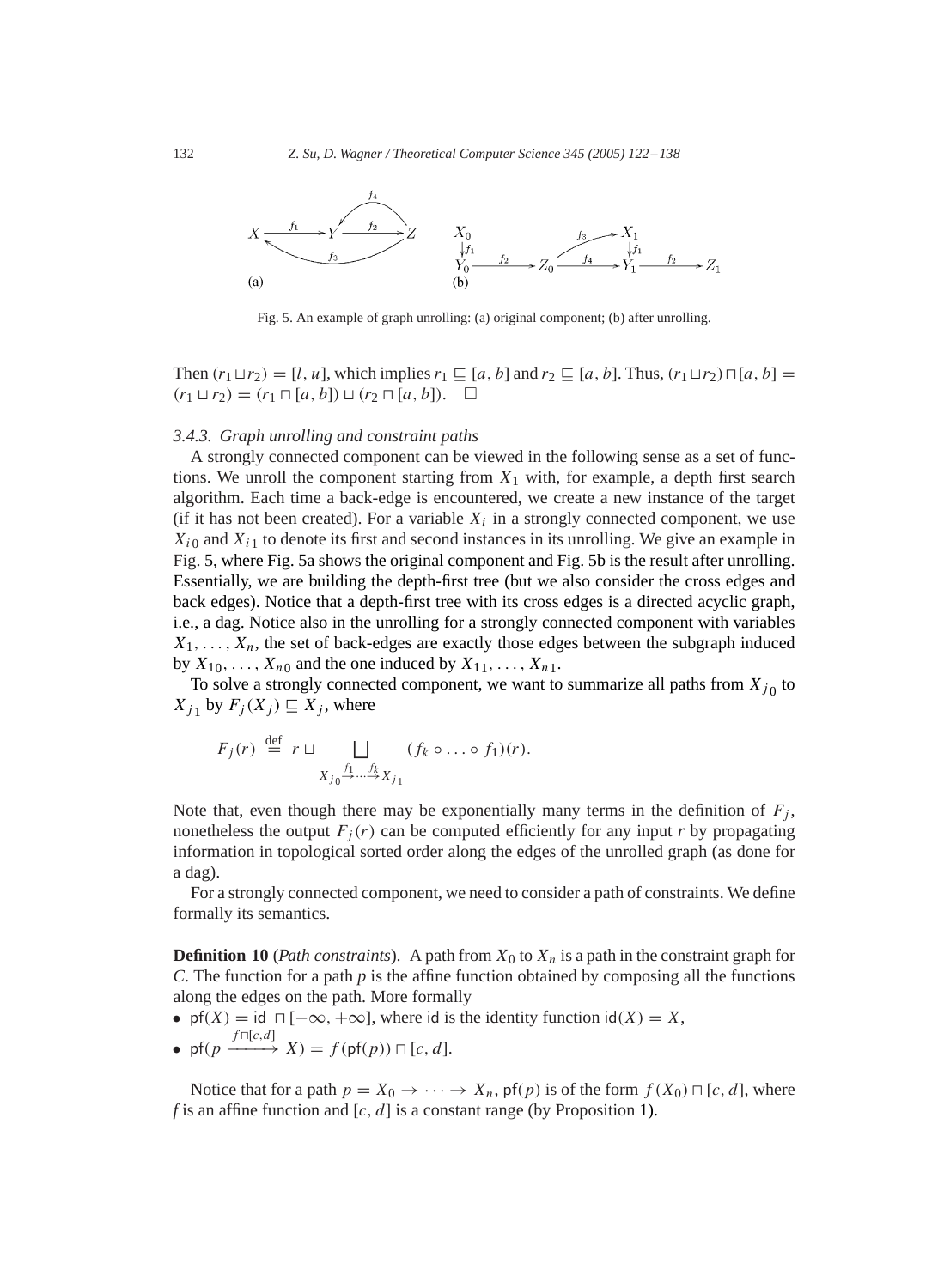- <span id="page-11-0"></span>(1) Transform the component to have a single initial constraint, and let  $X^*$  be the new node added by the transformation.
- (2) Unroll the strongly connected component starting from the node  $X^*$ .
- (3) Compute the least solution  $\rho$  for the induced subgraph  $G_0$  with vertices  $X_{10}, \cdots, X_{n0}$  and  $X^*_{0}$ .
- (4) If  $\rho$  satisfies every back-edge  $X_{i0} \xrightarrow{f \cap [c_i, d_i]} X_{j1}$ , return  $\rho$  as the least solution.
- (5) Otherwise, update  $\rho$  through all the back-edges.
	- (a) If there is a *new* partially saturated constraint, then go to step 1.
	- (b) If an unsatisfying cyclic path can be traced, then apply the algorithm for a simple loop on this path, update  $\rho$ , go to step 1, and continue.
	- (c) Otherwise, go to step 3 and continue.

Fig. 6. An algorithm for solving a strongly connected component.

We apply the same basic idea as that for a multi-loop and Lemma [9](#page-9-0) in our algorithm for solving a strongly connected component, which is shown in Fig. 6.

# **Lemma 11.** *The algorithm in Fig.* 6 *solves a strongly connected component of the constraint graph in cubic time in the size of the component*.

**Proof.** Correctness is again easy to establish since all the constraints are satisfied and every step clearly preserves the least solution. We need to argue the time complexity of the algorithm. The proof technique is similar to that for the algorithm in Fig. [4.](#page-8-0) Again, we argue that the body of the main loop (steps  $1-5$ ) executes at most  $2n$  times, where *n* is the number of constraints. This holds because both steps 5a and 5b saturate a bound and there are at most  $2n$ such bounds. It remains to bound the number of times that step 5c is triggered within the inner loop (steps 3–5). We argue that step 5c will be activated at most *m* times before either step 5a or step 5b is triggered, where *m* denotes the number of range variables. This holds because if step 5a is not activated, then by Lemma [9,](#page-9-0) this forward constraint propagation distributes. Thus, there must exist an unsatisfying path with more than *m* range variables, and hence an unsatisfying cycle exists. Putting everything together, the total running time is cubic in the size of the component.  $\square$ 

## *3.5. A general graph*

Now it is easy to put everything together to solve an arbitrary set of affine, single-variable range constraints. The idea is to first compute the strongly connected component graph of the original graph representation of the constraints, and then process each component in their topological sorted order. The total running time is cubic.

**Theorem 12.** *The least solution for a given system of range constraints can be computed in cubic time*.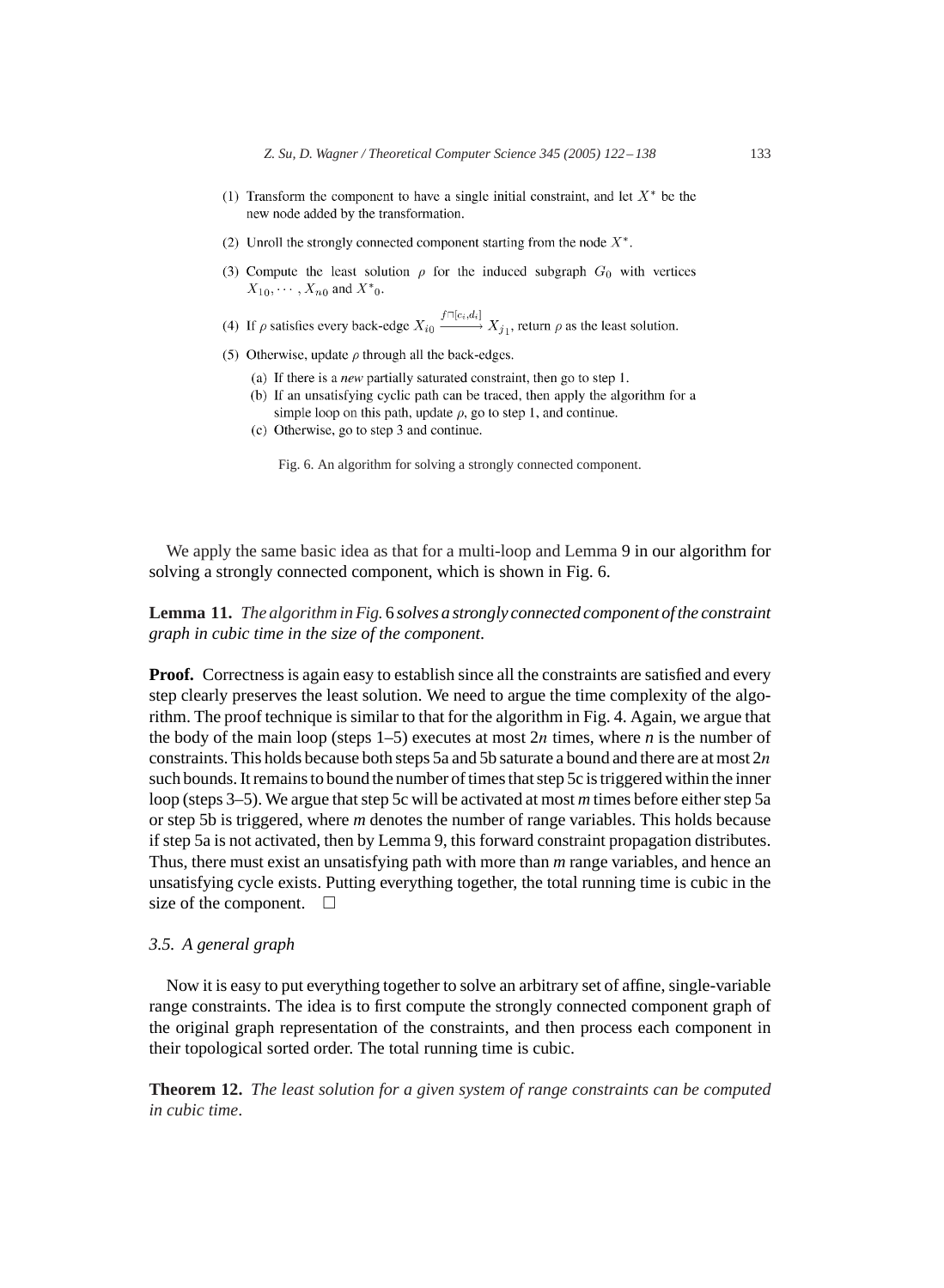#### *3.6. Affine functions with more than one variables*

In this part, we consider affine functions with more than one variable. They are needed for modeling program statements such as  $x = y + z + 1$  and for precise modeling of loops and conditionals with statements of the above form.

We first consider constraints of the form  $a_0 + a_1X_1 + \cdots + a_nX_n \subseteq X$  and then extend the algorithm to the general case, where we allow intersections with constant ranges. First notice it suffices to consider constraints of the form  $X + Y \subseteq Z$  along with constraints of the base form, namely,  $f(X) \subseteq Y$  and  $[l, u] \subseteq X$ , where  $f(X) = aX + b$  is an affine function over X.

We modify our graph representation of constraints to account for this new type of constraint. The constraint  $X + Y \subseteq Z$  can be represented in a hyper-graph setting, with a hyper-edge from X to the node for  $+$  and a hyper-edge from Y to  $+$ . We also have a normal directed edge from  $+$  to  $Z$  labeled with the identity function. Graphically we have

$$
X > \frac{1}{\epsilon} + \frac{1}{\epsilon} + \frac{1}{\epsilon}Z
$$

With this modified graph representation of constraints, we again use the same framework for solving range constraints. The interesting case as before is how to handle a strongly connected component of such a graph. The basic idea for the complete algorithm is the same as before: we compute the strongly connected component graph (using both  $\rightarrow$  and  $\rightarrow$  -- $\rightarrow$  edges) and process each component in a topological sorted order of the variables nodes.

Here is how we deal with a strongly connected component. The idea is to reduce it to a system of basic constraints (single variable affine functions). Then we apply our algorithm for solving the basic system. We first describe how we reduce a constraint  $X + Y \sqsubseteq Z$  to a set of basic constraints. We assume that X and Y have non-empty initial ranges  $[l_x, u_x]$ and  $[l_v, u_v]$ . The constraint is reduced to the following basic constraints:

$$
X + [l_y, u_y] \subseteq Z, \quad Y + [l_x, u_x] \subseteq Z, [l_x, u_x] \subseteq X, \quad [l_y, u_y] \subseteq Y.
$$

For a strongly connected component in the original graph, we first need to get some initial values for all the variables in the component. This can be easily done by propagating the values in a breath-first fashion starting from the variables with initial ranges. Assume every variable has a non-empty initial value. Otherwise these variables must be the empty range and the constraints can be simplified and solved again. Then for each constraint of the form  $X + Y \nightharpoonup Z$ , we perform the transformation to basic constraints described above with their current initial ranges. The constraint representation of the obtained constraints is still strongly connected. We then solve for its least solution. We use that to obtain another transformed constraint system. If the current least solution satisfies these new constraints, then we have found the least solution for the original general constraints. If not, we solve for the least solution of the transformed constraints. We repeat this process until the least solution is found. The algorithm is shown in Fig. [7.](#page-13-0)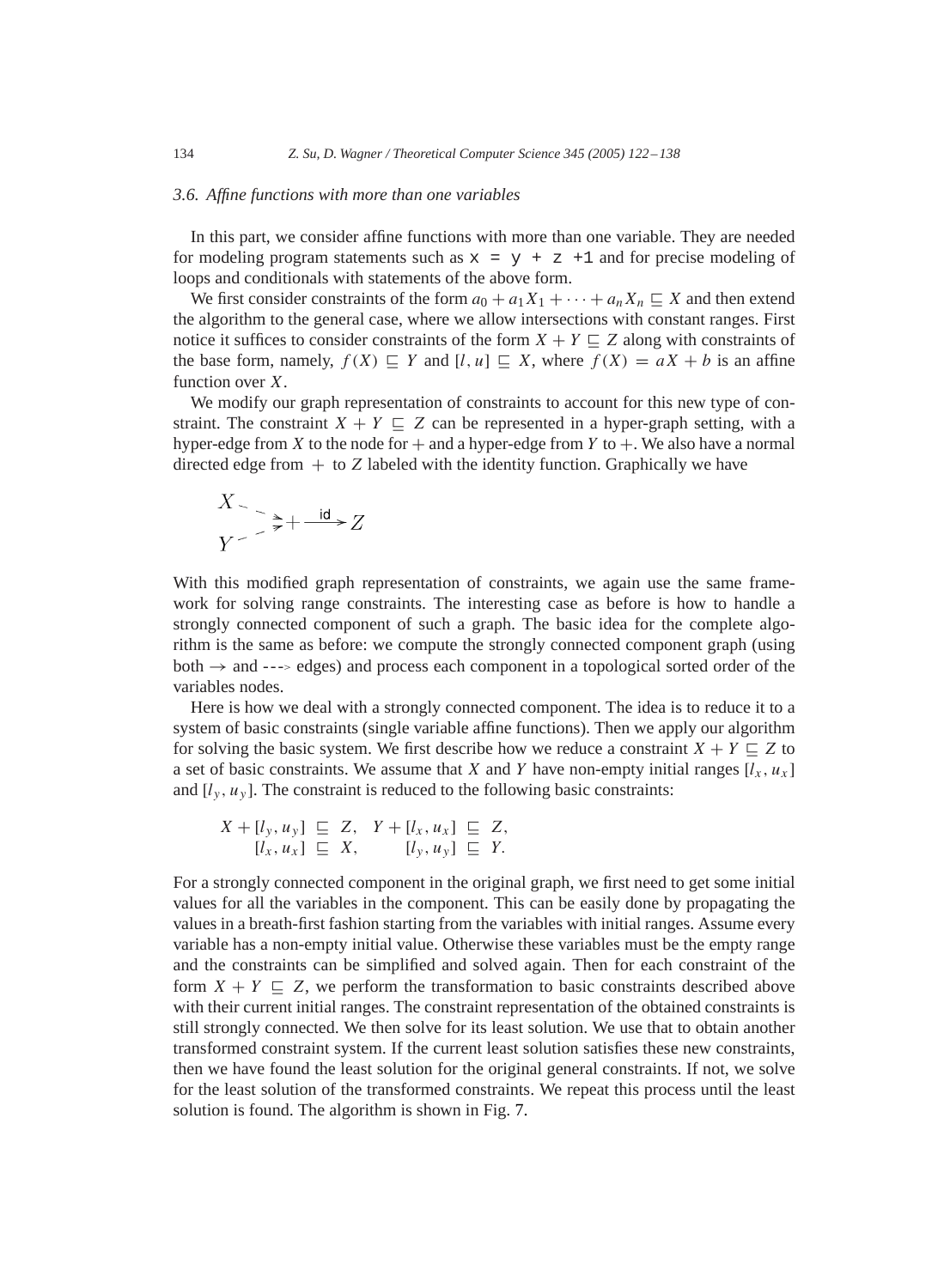- <span id="page-13-0"></span>(1) Scan a strongly connected component once to compute an initial valuation  $\rho$  that is non-empty on all the variables.
- (2) Reduce the constraints to basic constraints, solve for the least solution  $\rho'$  of the basic constraints subject to  $\rho \sqsubseteq \rho'$ , and then set  $\rho = \rho'$ .
- (3) If all constraints are satisfied, return  $\rho$ . Otherwise, go to Step 2.

Fig. 7. An algorithm for solving a strongly connected component with general affine functions.

**Theorem 13.** *Range constraints over multivariate affine functions are solvable for their least solution in polynomial time*.

**Proof.** Correctness is easy. For time complexity, we first consider constraints with no intersection bounds. We argue that the algorithm for a strongly connected component terminates in quadratic time. We can simply argue that step 2 is repeated at most three times. Each time step 2 is repeated, it means for one variable, there is an unsatisfied self-loop. At least one bound (either lb or ub) reaches  $-\infty$  or  $+\infty$ . With another application of step 2, we must have either reached the least solution, or one variable reaches  $[-\infty, +\infty]$ , thus the least solution  $[-\infty, +\infty]$  for every variable. Because the transformation to basic constraints is linear and produces a linear size system, the total running time of our algorithm for solving constraints over multivariate affine functions is quadratic.  $\Box$ 

Finally, we consider constraints with multivariate affine functions and intersections with constant ranges. The constraints are of the general form  $f(X_1,...,X_n) \sqcap [c, d] \sqsubseteq X$ . We essentially combine the algorithms for multivariate affine functions and intersection constraints to obtain an algorithm for this class of constraints. The interesting case is, as usual, that for a strongly connected component graph. The algorithm, in this case, is exactly the same as the one shown in Fig. 7, except the constraints are reduced to basic constraints with intersections. The complexity analysis is based on the same idea as that for basic intersection constraints: with a repeated invocation of step 2, one lb or ub must be reached. The new system resulting from transformation to basic constraints has a linear number of intersection bounds. Thus we only repeat the loop a linear number of times. Because the size of the new system is linear in the original system, we thus have, as the main result of the paper, an algorithm with worst-case  $O(n^4)$  running time for intersection constraints over multivariate affine functions.

**Theorem 14** (*Main*). *The system of constraints*  $f_i(X_1, \ldots, X_m) \sqcap [c_i, d_i] \sqsubseteq Y_i$ , *for*  $1 \leq i \leq n$ , can be solved for their least solution in polynomial time in the size of the constraint *system*.

## **4. Decidability and hardness results**

One might ask whether we can lift the restriction, made earlier, that the right-hand sides be variables. We can thus consider constraints of the form  $E_1 \subseteq E_2$ , where  $E_1$  and  $E_2$  are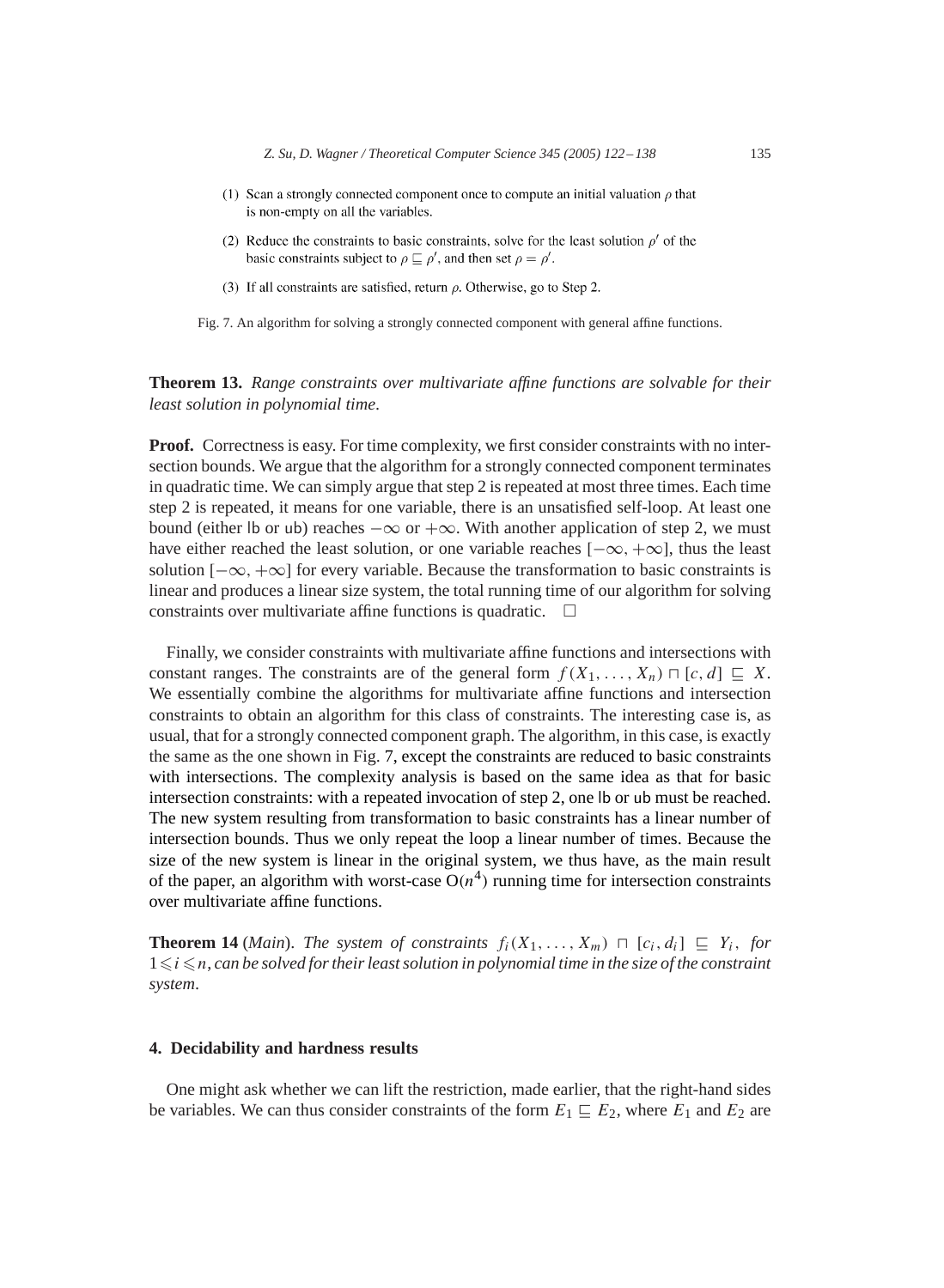range expressions. The interesting question is to ask whether such a system of constraints is satisfiable.

We can show that deciding satisfiability for linear range constraints is NP-hard. The proof is via a reduction from integer linear programming, which is NP-hard [\[24\].](#page-16-0)

**Theorem 15.** *The satisfiability problem for general range constraints of the form*  $E_1 \sqsubseteq E_2$ *is NP-hard*.

**Proof.** We reduce integer linear programming to the satisfiability of range constraints. We simply need to express that a range has to be a singleton, i.e.,  $[n, n]$  for some integer constant *n*. This can be easily expressed with the constraint  $-Y_i + Y_i = [0, 0]$ . One can verify that  $Y_i$  is a singleton if and only if this constraint is satisfied.

Let *X* be an integer linear programming instance. We have *m* range variables  $Y_1, \ldots, Y_m$ . For each  $(\bar{x}, b) \in X$ , we create a range constraint  $x_1Y_1 + \cdots + x_mY_m \sqsubseteq [b, +\infty]$ . We also add constraints of the form  $-Y_i + Y_i = [0, 0]$  to ensure that each  $Y_i$  is a singleton. It is then straightforward to verify that *X* has a solution if and only if the constructed range constraints have a solution.

Analogous to Presburger arithmetic, we can consider the first-order theory of range constraints, which we call *Presburger range arithmetic*. By adapting the automata-theoretic proof of the decidability of Presburger arithmetic [\[40](#page-16-0)[,9\],](#page-15-0) we can easily demonstrate the decidability of Presburger range arithmetic.

**Theorem 16.** *Presburger range arithmetic is decidable*.

If non-linear range constraints are allowed, the satisfiability problem becomes undecidable via a reduction from Hilbert's 10th Problem [\[26\].](#page-16-0)

**Theorem 17.** *The satisfiability problem for non-linear range constraints is undecidable*.

#### **5. Conclusions and future work**

We have presented the first polynomial time algorithm for finding the optimal solution of constraints for a general class of integer range constraints with applications in program analysis and verification. The algorithm is based on a graph representation of the constraints. Because of the special structure of the range lattice, we are able to guarantee termination with the optimal solution in polynomial time. It is usually difficult to reason about the efficiency and precision of abstract interpretation-based techniques in general because of widenings and narrowings. Through a specialized algorithm, this work shows, for the first time, that "precise" range analysis (w.r.t. the constraints) is achievable in polynomial time. We suspect our techniques for treating non-distributive lattices to be of independent interest and may be adapted to design efficient algorithms for other constraint problems. Future work includes the handling of non-affine functions and floating point computations, and the application of the algorithm to detect buffer overruns and runtime exceptions such as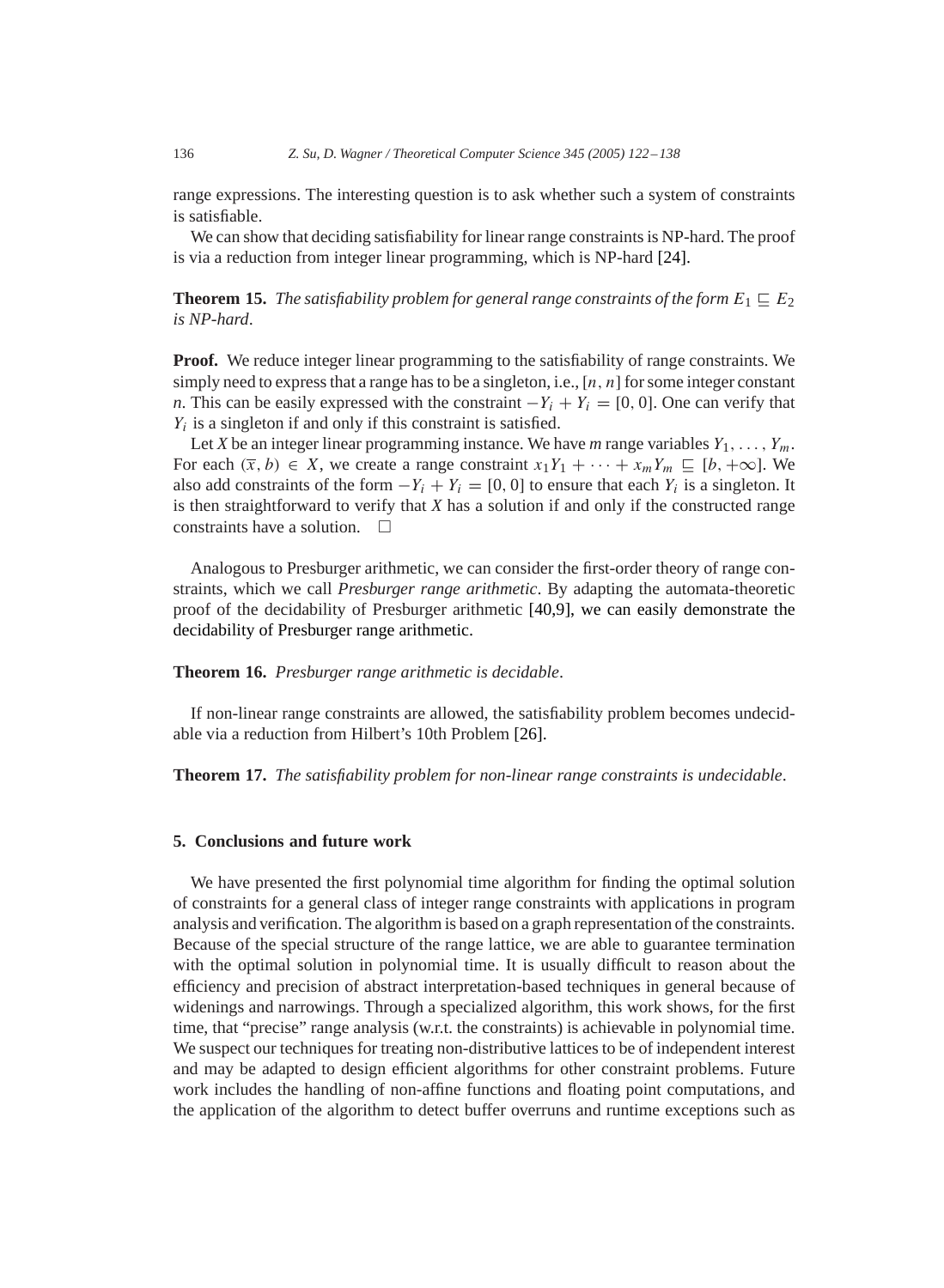<span id="page-15-0"></span>overflows and underflows. It may be also interesting to extend this work to allow symbolic constants in the constraints. Finally, it is interesting to compare the efficiency and precision of an implementation of our algorithm with those algorithms based on widenings and narrowings.

# **Acknowledgments**

We thank the anonymous reviewers of early versions of the paper for their helpful comments.

## **References**

- [1] K.R. Apt, The essence of constraint propagation, Theoret. Comput. Sci. 221 (1–2) (1999) 179–210.
- [2] K.R. Apt, The role of commutativity in constraint propagation algorithms, ACM Trans. Programming Languages Systems 22 (6) (2000) 1002–1036.
- [3] B. Aspvall, Y. Shiloach, A polynomial time algorithm for solving systems of linear inequalities with two variables per inequality, SIAM J. Comput. 9 (4) (1980) 827–845.
- [4] F. Benhamou, W.J. Older, Applying interval arithmetic to real, integer, and Boolean constraints, J. Logic Programming 32 (1) (1997) 1–24.
- [5] W.W. Bledsoe, The Sup–Inf method in Presburger arithmetic, Technical Report, Mathematics Department, University of Texas, December 1974.
- [6] W. Blume, R. Eigenmann, The range test: a dependence test for symbolic, non-linear expressions, in: Supercomputing, 1994, pp. 528–537.
- [7] W. Blume, R. Eigenmann, Symbolic range propagation, in: Proc. ninth Internat. Symp. on Parallel Processing (IPPS'95), April 1995, pp. 357–363.
- [8] B. Boigelot, P. Wolper, Symbolic verification with periodic sets, in: Proc. Sixth Internat. Conf. on Computer-Aided Verification (CAV'94), 1994, pp. 55–67.
- [9] A. Boudet, H. Comon, Diophantine equations, Presburger arithmetic and finite automata, in: Proc. Trees in Algebra and Programming (CAAP'96), Lecture Notes in Computer Science, Vol. 1059, Springer, Berlin, 1996, pp. 30–43.
- [10] F. Bourdoncle, Abstract debugging of higher-order imperative languages, in: SIGPLAN '93 Conf. Programming Language Design and Implementation, 1993, pp. 46–55.
- [11] P. Cousot, R. Cousot, Static determination of dynamic properties of programs, in: Proc. Internat. Symp. on Programming, 1976, pp. 106–130.
- [12] P. Cousot, R. Cousot, Abstract interpretation: a unified lattice model for static analysis of programs by construction or approximation of fixpoints, in: Proc. fourth ACM Symp. on Principles of Programming Languages, 1977, pp. 234–252.
- [13] P. Cousot, R. Cousot, Abstract interpretation frameworks, J. Logic Comput. 2 (4) (1992) 511–547.
- [14] P. Cousot, N. Halbwachs, Automatic discovery of linear restraints among variables of a program, in: Proc. fifth ACM Symp. on Principles of Programming Languages, 1978, pp. 84–97.
- [15] C. Fecht, H. Seidl, Afaster solver for general systems of equations, Sci. Comput. Programming 35 (2–3) (1999) 137–161.
- [16] A. Finkel, J. Leroux, How to compose Presburger-accelerations: applications to broadcast protocols, in: Proc. Conf. on the Foundations of Software Technology and Theoretical Computer Science (FST&TCS'02), 2002, pp. 145–156.
- [17] R. Gupta, Afresh look at optimizing array bound checking, in: Proc. Conf. on Programming Language Design and Implementation, 1990,pp. 272–282.
- [18] R. Gupta, Optimizing array bound checks using flow analysis, ACM Lett. Programming Languages Systems 1 (4) (1994) 135–150.